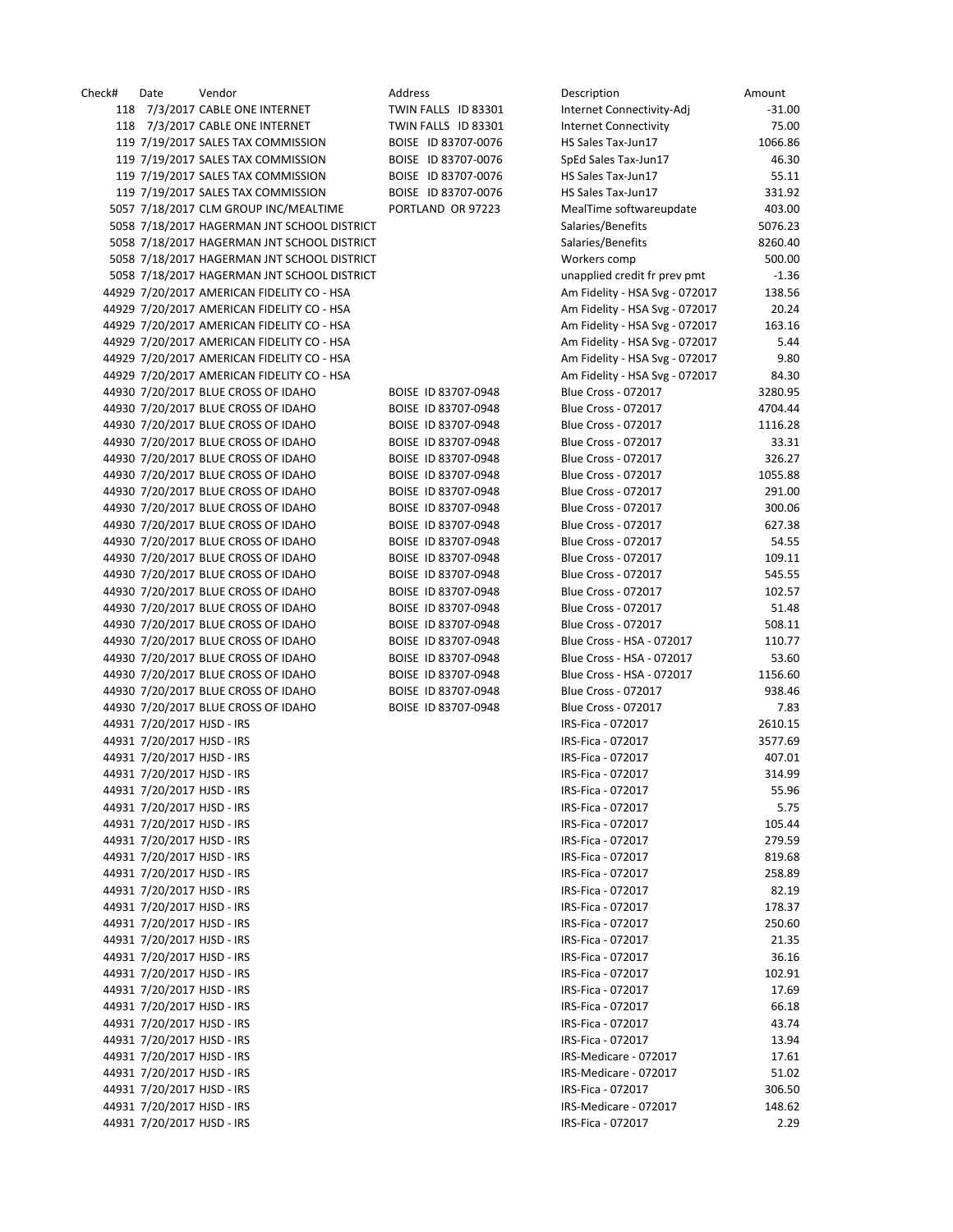|  | 44931 7/20/2017 HJSD - IRS        |
|--|-----------------------------------|
|  | 44932 7/20/2017 HJSD - PERSI      |
|  | 44932 7/20/2017 HJSD - PERSI      |
|  | 44932 7/20/2017 HJSD - PERSI      |
|  | 44932 7/20/2017 HJSD - PERSI      |
|  | 44932 7/20/2017 HJSD - PERSI      |
|  | 44932 7/20/2017 HJSD - PERSI      |
|  | 44932 7/20/2017 HJSD - PERSI      |
|  | 44932 7/20/2017 HJSD - PERSI      |
|  |                                   |
|  | 44932 7/20/2017 HJSD - PERSI      |
|  | 44932 7/20/2017 HJSD - PERSI      |
|  | 44932 7/20/2017 HJSD - PERSI      |
|  | 44932 7/20/2017 HJSD - PERSI      |
|  | 44932 7/20/2017 HJSD - PERSI      |
|  | 44932 7/20/2017 HJSD - PERSI      |
|  | 44932 7/20/2017 HJSD - PERSI      |
|  | 44932 7/20/2017 HJSD - PERSI      |
|  | 44932 7/20/2017 HJSD - PERSI      |
|  | 44932 7/20/2017 HJSD - PERSI      |
|  | 44932 7/20/2017 HJSD - PERSI      |
|  | 44932 7/20/2017 HJSD - PERSI      |
|  | 44932 7/20/2017 HJSD - PERSI      |
|  | 44932 7/20/2017 HJSD - PERSI      |
|  | 44932 7/20/2017 HJSD - PERSI      |
|  |                                   |
|  | 44932 7/20/2017 HJSD - PERSI      |
|  | 44932 7/20/2017 HJSD - PERSI      |
|  | 44932 7/20/2017 HJSD - PERSI      |
|  | 44932 7/20/2017 HJSD - PERSI      |
|  | 44932 7/20/2017 HJSD - PERSI      |
|  | 44932 7/20/2017 HJSD - PERSI      |
|  | 44932 7/20/2017 HJSD - PERSI      |
|  | 44932 7/20/2017 HJSD - PERSI      |
|  | 44932 7/20/2017 HJSD - PERSI      |
|  | 44932 7/20/2017 HJSD - PERSI      |
|  | 44932 7/20/2017 HJSD - PERSI      |
|  | 44932 7/20/2017 HJSD - PERSI      |
|  | 44932 7/20/2017 HJSD - PERSI      |
|  | 44932 7/20/2017 HJSD - PERSI      |
|  | 44932 7/20/2017 HJSD - PERSI      |
|  | 44932 7/20/2017 HJSD - PERSI      |
|  | 44932 7/20/2017 HJSD - PERSI      |
|  | 44932 7/20/2017 HJSD - PERSI      |
|  |                                   |
|  | 44932 7/20/2017 HJSD - PERSI      |
|  | 44932 7/20/2017 HJSD - PERSI      |
|  | 44932 7/20/2017 HJSD - PERSI      |
|  | 44932 7/20/2017 HJSD - PERSI      |
|  | 44932 7/20/2017 HJSD - PERSI      |
|  | 44932 7/20/2017 HJSD - PERSI      |
|  | 44932 7/20/2017 HJSD - PERSI      |
|  | 44932 7/20/2017 HJSD - PERSI      |
|  | 44932 7/20/2017 HJSD - PERSI      |
|  | 44932 7/20/2017 HJSD - PERSI      |
|  | 44932 7/20/2017 HJSD - PERSI      |
|  | 44933 7/20/2017 STANDARD INSURANC |
|  | 44933 7/20/2017 STANDARD INSURANC |
|  | 44933 7/20/2017 STANDARD INSURANC |
|  | 44933 7/20/2017 STANDARD INSURANC |
|  | 44933 7/20/2017 STANDARD INSURANC |
|  |                                   |
|  | 44933 7/20/2017 STANDARD INSURANC |
|  | 44933 7/20/2017 STANDARD INSURANC |
|  | 44933 7/20/2017 STANDARD INSURANC |
|  | 44933 7/20/2017 STANDARD INSURANC |
|  | 44933 7/20/2017 STANDARD INSURANC |

| 44931 7/20/2017 HJSD - IRS             |                        | IRS-Fica - 072017         | 8.47    |
|----------------------------------------|------------------------|---------------------------|---------|
| 44932 7/20/2017 HJSD - PERSI           |                        | PERSI-Retirement - 072017 | 4184.08 |
| 44932 7/20/2017 HJSD - PERSI           |                        | PERSI-Retirement - 072017 | 5490.23 |
| 44932 7/20/2017 HJSD - PERSI           |                        | PERSI-Retirement - 072017 | 755.90  |
| 44932 7/20/2017 HJSD - PERSI           |                        | PERSI-Retirement - 072017 | 479.58  |
| 44932 7/20/2017 HJSD - PERSI           |                        | PERSI-Retirement - 072017 | 82.80   |
| 44932 7/20/2017 HJSD - PERSI           |                        | PERSI-Retirement - 072017 | 8.90    |
|                                        |                        |                           |         |
| 44932 7/20/2017 HJSD - PERSI           |                        | PERSI-Retirement - 072017 | 162.25  |
| 44932 7/20/2017 HJSD - PERSI           |                        | PERSI-Retirement - 072017 | 481.80  |
| 44932 7/20/2017 HJSD - PERSI           |                        | PERSI-Retirement - 072017 | 1312.46 |
| 44932 7/20/2017 HJSD - PERSI           |                        | PERSI-Retirement - 072017 | 437.06  |
| 44932 7/20/2017 HJSD - PERSI           |                        | PERSI-Retirement - 072017 | 141.50  |
| 44932 7/20/2017 HJSD - PERSI           |                        | PERSI-Retirement - 072017 | 267.36  |
| 44932 7/20/2017 HJSD - PERSI           |                        | PERSI-Retirement - 072017 | 375.93  |
| 44932 7/20/2017 HJSD - PERSI           |                        | PERSI-Retirement - 072017 | 31.93   |
|                                        |                        |                           |         |
| 44932 7/20/2017 HJSD - PERSI           |                        | PERSI-Retirement - 072017 | 54.50   |
| 44932 7/20/2017 HJSD - PERSI           |                        | PERSI-Retirement - 072017 | 153.60  |
| 44932 7/20/2017 HJSD - PERSI           |                        | PERSI-Retirement - 072017 | 27.41   |
| 44932 7/20/2017 HJSD - PERSI           |                        | PERSI-Retirement - 072017 | 103.89  |
| 44932 7/20/2017 HJSD - PERSI           |                        | PERSI-Sick Leave - 072017 | 428.76  |
| 44932 7/20/2017 HJSD - PERSI           |                        | PERSI-Sick Leave - 072017 | 529.82  |
| 44932 7/20/2017 HJSD - PERSI           |                        | PERSI-Sick Leave - 072017 | 77.46   |
| 44932 7/20/2017 HJSD - PERSI           |                        | PERSI-Sick Leave - 072017 | 49.15   |
| 44932 7/20/2017 HJSD - PERSI           |                        | PERSI-Sick Leave - 072017 | 8.49    |
|                                        |                        | PERSI-Sick Leave - 072017 |         |
| 44932 7/20/2017 HJSD - PERSI           |                        |                           | 0.91    |
| 44932 7/20/2017 HJSD - PERSI           |                        | PERSI-Sick Leave - 072017 | 16.63   |
| 44932 7/20/2017 HJSD - PERSI           |                        | PERSI-Sick Leave - 072017 | 49.37   |
| 44932 7/20/2017 HJSD - PERSI           |                        | PERSI-Sick Leave - 072017 | 44.79   |
| 44932 7/20/2017 HJSD - PERSI           |                        | PERSI-Sick Leave - 072017 | 14.50   |
| 44932 7/20/2017 HJSD - PERSI           |                        | PERSI-Sick Leave - 072017 | 27.41   |
| 44932 7/20/2017 HJSD - PERSI           |                        | PERSI-Sick Leave - 072017 | 38.52   |
| 44932 7/20/2017 HJSD - PERSI           |                        | PERSI-Sick Leave - 072017 | 3.27    |
| 44932 7/20/2017 HJSD - PERSI           |                        | PERSI-Sick Leave - 072017 | 5.58    |
|                                        |                        |                           |         |
| 44932 7/20/2017 HJSD - PERSI           |                        | PERSI-Sick Leave - 072017 | 15.74   |
| 44932 7/20/2017 HJSD - PERSI           |                        | PERSI-Sick Leave - 072017 | 2.81    |
| 44932 7/20/2017 HJSD - PERSI           |                        | PERSI-Sick Leave - 072017 | 134.47  |
| 44932 7/20/2017 HJSD - PERSI           |                        | PERSI-Sick Leave - 072017 | 10.65   |
| 44932 7/20/2017 HJSD - PERSI           |                        | PERSI-Retirement - 072017 | 64.99   |
| 44932 7/20/2017 HJSD - PERSI           |                        | PERSI-Retirement - 072017 | 27.09   |
| 44932 7/20/2017 HJSD - PERSI           |                        | PERSI-Retirement - 072017 | 27.09   |
| 44932 7/20/2017 HJSD - PERSI           |                        | PERSI-Sick Leave - 072017 | 6.66    |
| 44932 7/20/2017 HJSD - PERSI           |                        | PERSI-Sick Leave - 072017 | 2.78    |
|                                        |                        |                           |         |
| 44932 7/20/2017 HJSD - PERSI           |                        | PERSI-Sick Leave - 072017 | 2.78    |
| 44932 7/20/2017 HJSD - PERSI           |                        | PERSI-Retirement - 072017 | 78.53   |
| 44932 7/20/2017 HJSD - PERSI           |                        | PERSI-Sick Leave - 072017 | 8.04    |
| 44932 7/20/2017 HJSD - PERSI           |                        | PERSI-Retirement - 072017 | 536.82  |
| 44932 7/20/2017 HJSD - PERSI           |                        | PERSI-Sick Leave - 072017 | 55.01   |
| 44932 7/20/2017 HJSD - PERSI           |                        | PERSI-Retirement - 072017 | 219.91  |
| 44932 7/20/2017 HJSD - PERSI           |                        | PERSI-Sick Leave - 072017 | 22.53   |
| 44932 7/20/2017 HJSD - PERSI           |                        | PERSI-Retirement - 072017 | 3.91    |
| 44932 7/20/2017 HJSD - PERSI           |                        | PERSI-Sick Leave - 072017 | 0.40    |
|                                        |                        | PERSI-Retirement - 072017 |         |
| 44932 7/20/2017 HJSD - PERSI           |                        |                           | 14.59   |
| 44932 7/20/2017 HJSD - PERSI           |                        | PERSI-Sick Leave - 072017 | 1.50    |
| 44933 7/20/2017 STANDARD INSURANCE CO. | PORTLAND OR 97228-6367 | Standard-Life - 072017    | 39.81   |
| 44933 7/20/2017 STANDARD INSURANCE CO. | PORTLAND OR 97228-6367 | Standard-Life - 072017    | 46.03   |
| 44933 7/20/2017 STANDARD INSURANCE CO. | PORTLAND OR 97228-6367 | Standard-Life - 072017    | 8.18    |
| 44933 7/20/2017 STANDARD INSURANCE CO. | PORTLAND OR 97228-6367 | Standard-Life - 072017    | 3.73    |
| 44933 7/20/2017 STANDARD INSURANCE CO. | PORTLAND OR 97228-6367 | Standard-Life - 072017    | 2.00    |
| 44933 7/20/2017 STANDARD INSURANCE CO. | PORTLAND OR 97228-6367 | Standard-Life - 072017    | 0.24    |
| 44933 7/20/2017 STANDARD INSURANCE CO. | PORTLAND OR 97228-6367 | Standard-Life - 072017    | 0.96    |
|                                        |                        |                           |         |
| 44933 7/20/2017 STANDARD INSURANCE CO. | PORTLAND OR 97228-6367 | Standard-Life - 072017    | 2.39    |
| 44933 7/20/2017 STANDARD INSURANCE CO. | PORTLAND OR 97228-6367 | Standard-Life - 072017    | 1.06    |
| 44933 7/20/2017 STANDARD INSURANCE CO. | PORTLAND OR 97228-6367 | Standard-Life - 072017    | 2.20    |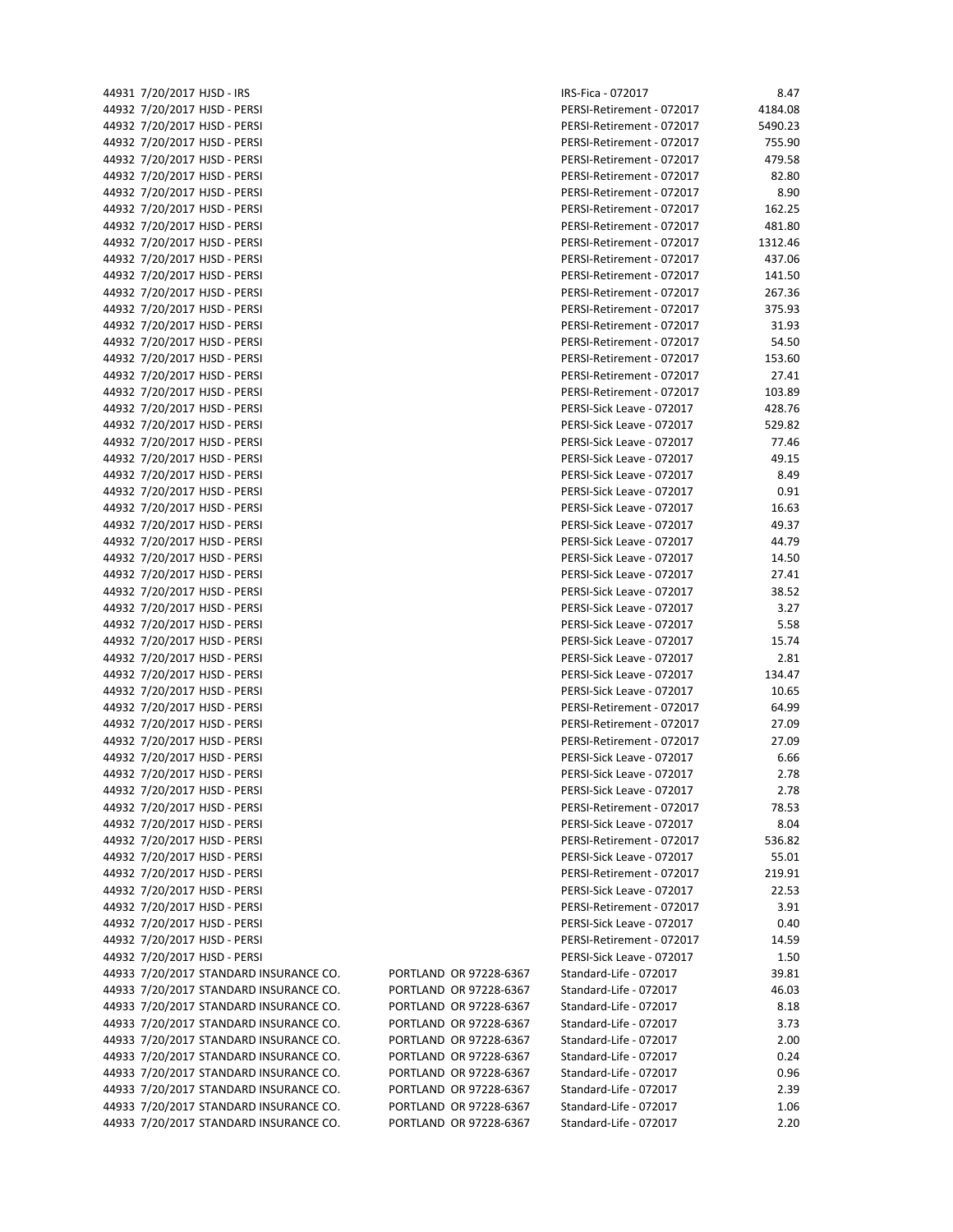44933 7/20/2017 STANDARD INSURANCE CO. PORTLAND OR 97228-6367 44933 7/20/2017 STANDARD INSURANCE CO. PORTLAND OR 97228-6367 44933 7/20/2017 STANDARD INSURANCE CO. PORTLAND OR 97228-6367 44933 7/20/2017 STANDARD INSURANCE CO. PORTLAND OR 97228-6367 44933 7/20/2017 STANDARD INSURANCE CO. PORTLAND OR 97228-6367 44933 7/20/2017 STANDARD INSURANCE CO. PORTLAND OR 97228-6367 44933 7/20/2017 STANDARD INSURANCE CO. PORTLAND OR 97228-6367 44933 7/20/2017 STANDARD INSURANCE CO. PORTLAND OR 97228-6367 44933 7/20/2017 STANDARD INSURANCE CO. PORTLAND OR 97228-6367 44933 7/20/2017 STANDARD INSURANCE CO. PORTLAND OR 97228-6367 44933 7/20/2017 STANDARD INSURANCE CO. PORTLAND OR 97228-6367 44933 7/20/2017 STANDARD INSURANCE CO. PORTLAND OR 97228-6367 44933 7/20/2017 STANDARD INSURANCE CO. PORTLAND OR 97228-6367 44934 7/18/2017 2M DATA SYSTEMS OREM UT 84057 44935 7/18/2017 ACE HARDWARE HAGERMAN ID 83332 44935 7/18/2017 ACE HARDWARE HAGERMAN ID 83332 44935 7/18/2017 ACE HARDWARE HAGERMAN ID 83332 44935 7/18/2017 ACE HARDWARE HAGERMAN ID 83332 44935 7/18/2017 ACE HARDWARE HAGERMAN ID 83332 44935 7/18/2017 ACE HARDWARE HAGERMAN ID 83332 44935 7/18/2017 ACE HARDWARE HAGERMAN ID 83332 44935 7/18/2017 ACE HARDWARE HAGERMAN ID 83332 44935 7/18/2017 ACE HARDWARE HAGERMAN ID 83332 44935 7/18/2017 ACE HARDWARE HAGERMAN ID 83332 44935 7/18/2017 ACE HARDWARE HAGERMAN ID 83332 44935 7/18/2017 ACE HARDWARE HAGERMAN ID 83332 44935 7/18/2017 ACE HARDWARE HAGERMAN ID 83332 44935 7/18/2017 ACE HARDWARE HAGERMAN ID 83332 44935 7/18/2017 ACE HARDWARE HAGERMAN ID 83332 44936 7/18/2017 ADVANCED EDUCATION INC ALPHARETTA GA 30009 44937 7/18/2017 BLICK ART MATERIALS GALESBURG IL 61402-1267 44937 7/18/2017 BLICK ART MATERIALS GALESBURG IL 61402-1267 44938 7/18/2017 CABLE ONE INTERNET TWIN FALLS ID 83301 44939 7/18/2017 CENTURY LINK PHOENIX AZ 85038-9040 44940 7/18/2017 CENTURY LINK PHOENIX AZ 85038-9040 44940 7/18/2017 CENTURY LINK PHOENIX AZ 85038-9040 44941 7/18/2017 CITY OF HAGERMAN HAGERMAN ID 83332 44941 7/18/2017 CITY OF HAGERMAN HAGERMAN ID 83332 44941 7/18/2017 CITY OF HAGERMAN HAGERMAN ID 83332 44941 7/18/2017 CITY OF HAGERMAN HAGERMAN ID 83332 44942 7/18/2017 MATT COTTAM HAGERMAN ID 83332 44942 7/18/2017 MATT COTTAM HAGERMAN ID 83332 44942 7/18/2017 MATT COTTAM HAGERMAN ID 83332 44942 7/18/2017 MATT COTTAM HAGERMAN ID 83332 44944 7/18/2017 CREATIVE MATHEMATICS ARCATA CA 95521-9268 44944 7/18/2017 CREATIVE MATHEMATICS ARCATA CA 95521-9268 44945 7/18/2017 DELL MARKETING LP CHICAGO IL 60680-2816 44946 7/18/2017 GREAT AMERICA FINANCIAL SVCS DALLAS TX 75266-0831 44946 7/18/2017 GREAT AMERICA FINANCIAL SVCS DALLAS TX 75266-0831 44947 7/18/2017 GROVERS PAY & PACK TWIN FALLS ID 83301 44948 7/18/2017 HAGERMAN VALLEY NEWS HAGERMAN ID 83332 44949 7/18/2017 ID HIGH SCH ACTIVITIES IHSAA BOISE ID 83704 44949 7/18/2017 ID HIGH SCH ACTIVITIES IHSAA BOISE ID 83704 44949 7/18/2017 ID HIGH SCH ACTIVITIES IHSAA BOISE ID 83704 44949 7/18/2017 ID HIGH SCH ACTIVITIES IHSAA BOISE ID 83704 44949 7/18/2017 ID HIGH SCH ACTIVITIES IHSAA BOISE ID 83704 44949 7/18/2017 ID HIGH SCH ACTIVITIES IHSAA BOISE ID 83704 44949 7/18/2017 ID HIGH SCH ACTIVITIES IHSAA BOISE ID 83704 44949 7/18/2017 ID HIGH SCH ACTIVITIES IHSAA BOISE ID 83704 44949 7/18/2017 ID HIGH SCH ACTIVITIES IHSAA BOISE ID 83704 44949 7/18/2017 ID HIGH SCH ACTIVITIES IHSAA BOISE ID 83704 44950 7/18/2017 IDAHO POWER COMPANY BOISE ID 83721-0030 44950 7/18/2017 IDAHO POWER COMPANY BOISE ID 83721-0030

| Standard-Life - 072017               | 4.60    |
|--------------------------------------|---------|
| Standard-Life - 072017               | 0.40    |
| Standard-Life - 072017               | 0.80    |
| Standard-Life - 072017               | 5.71    |
| Standard-Life - 072017               | 0.75    |
| Standard-Life - 072017               | 14.94   |
| Standard-Life - 072017               | 4.83    |
| Standard-Life - 072017               | 0.68    |
| Standard-Life - 072017               | 0.47    |
| Standard-Life - 072017               | 9.38    |
| Standard-Life - 072017               | 6.88    |
| Standard-Life - 072017               | 0.04    |
| Standard-Life - 072017               | 0.08    |
| Acctg Software update                | 500.00  |
| Sprinkler Repairs                    | 10.64   |
| 2 Blades bldg maint                  | 45.98   |
| Sprinklers/Spr Repairs               | 82.16   |
| 4-RB Falcon 65 Sprinklers            | 175.80  |
| <b>Blades-Office Complex</b>         | 52.14   |
| Weed Killer-Remuda                   | 64.99   |
| <b>Bldg Materials-Office Complex</b> | 64.40   |
| Propane-GS Fun Day                   | 22.45   |
| Sprinklers                           | 28.99   |
| <b>Tree Clippers</b>                 | 19.99   |
| <b>Batteries</b>                     | 3.99    |
| Lawn Hose                            | 19.99   |
| rrig/Sprinkler Repairs               | 18.41   |
| Tools (wrench)                       | 7.59    |
| Bldg Materials-Office complex        | 45.25   |
| 17/18 Accreditation Fees             | 900.00  |
| <b>Art Supplies</b>                  | 16.32   |
| Art Supplies                         | 31.20   |
| nternet Svcs                         | 97.31   |
| Phone Charges                        | 13.16   |
| Phone Chgs                           | 442.84  |
| Phone Chgs                           | 91.76   |
| Water & Sewer-HS                     | 288.21  |
| Water & Sewer-Gym                    | 86.61   |
| Water & Sewer-Ag                     | 113.91  |
| Water & Sewer-GS                     | 116.96  |
| Ntl BPA-Mlg to SLC airport           | 188.48  |
| Ntl BPA-airport parking              | 51.00   |
| Ntl BPA-Meals                        | 62.46   |
| Ntl BPA-Van Rntl-FL                  | 311.36  |
|                                      | 249.00  |
| Creative Math-H.Leija                | 249.00  |
| Creatie Math-J.Solosabal             |         |
| 2-PwrEdge R350 Servers               | 4245.36 |
| Copier Maint-HS                      | 155.00  |
| Copier Maint-GS                      | 155.00  |
| Bldg Materials-office complex        | 130.68  |
| Child Find publishing                | 20.00   |
| Fees-Cheerleading                    | 25.00   |
| Fees-Girls Track                     | 25.00   |
| Catastrophic Insurance               | 462.00  |
| Fees-Boys Track                      | 25.00   |
| Fees-FB Activity                     | 25.00   |
| 17/18 Annual Membership Fee          | 150.00  |
| Fees-Boys Cr Cournty                 | 25.00   |
| Fees-Volleyball                      | 25.00   |
| Fees-Girls Basketball                | 25.00   |
| Fees-Boys Basketball                 | 25.00   |
| Power-HS                             | 1304.57 |
| Power-GS                             | 1271.37 |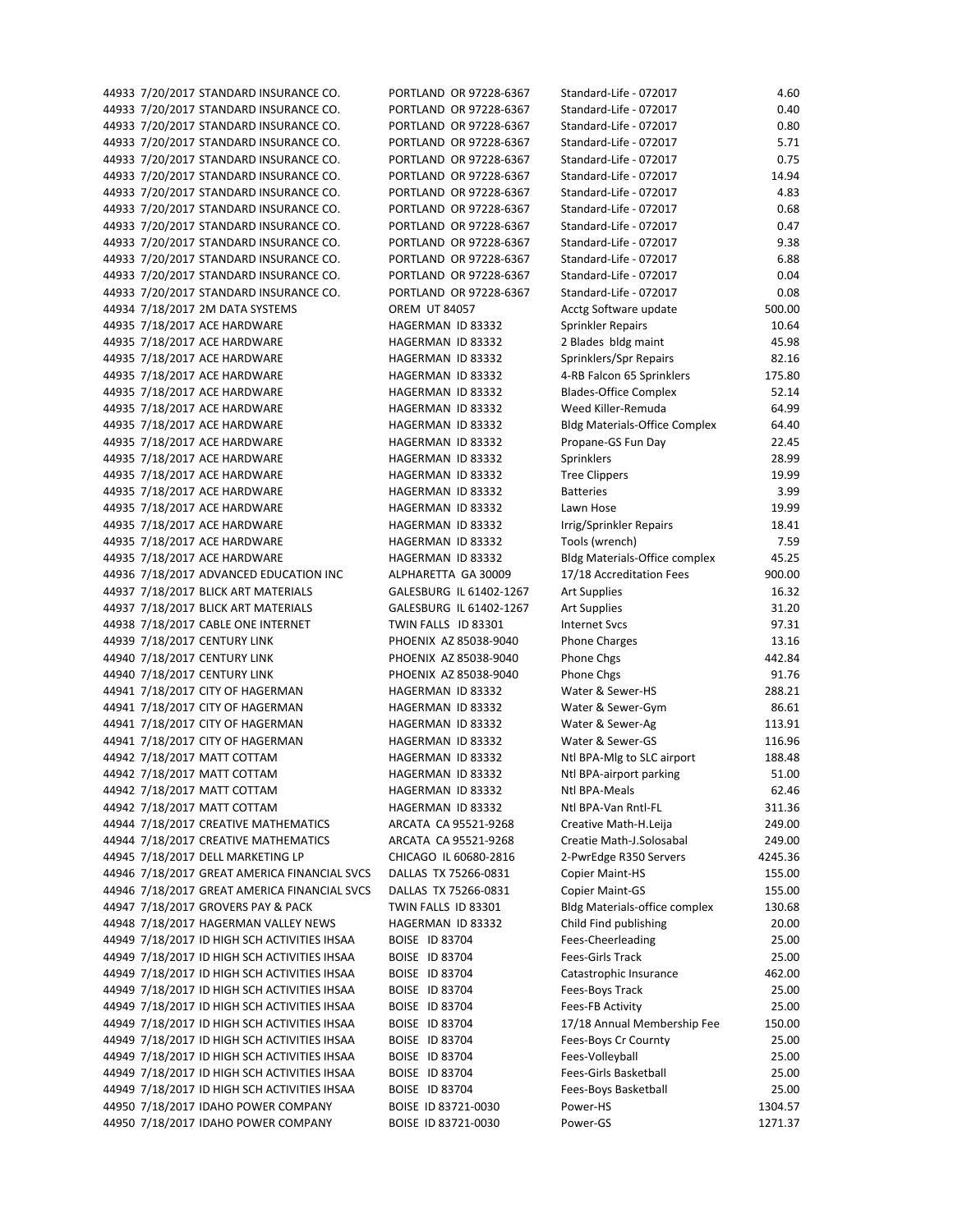44950 7/18/2017 IDAHO POWER COMPANY BOISE ID 83721‐0030 Power‐Ag 280.48 44950 7/18/2017 IDAHO POWER COMPANY BOISE ID 83721‐0030 Power‐Lites 64.13 44950 7/18/2017 IDAHO POWER COMPANY BOISE ID 83721‐0030 Power‐Pumps 193.55 44951 7/18/2017 ID SCHOOL DISTRICT COUNCIL BOISE ID 83705‐1501 2017‐18 Membership Dues 50.00 44951 7/18/2017 ID SCHOOL DISTRICT COUNCIL BOISE ID 83705‐1501 Unemployment Monitoring 38.75 44952 7/18/2017 ID SCHOOL BOARD ASSN INC ISBA BOISE ID 83707-4797 17/18 Sch Distr Member Dues 1515.30 44952 7/18/2017 ID SCHOOL BOARD ASSN INC ISBA BOISE ID 83707-4797 17/18 Policy update service 495.00 44953 7/18/2017 IT ‐ INTEGRATED TECHNOLOGIES TWIN FALLS ID 83303‐1843 Copier Maint‐GS 110.31 44953 7/18/2017 IT ‐ INTEGRATED TECHNOLOGIES TWIN FALLS ID 83303‐1843 Copier Maint‐distr 60.98 44953 7/18/2017 IT - INTEGRATED TECHNOLOGIES TWIN FALLS ID 83303-1843 Copier Maint-HS 132.17 44954 7/18/2017 MARK KRESS HAGERMAN ID 83332 Mlg-TF bldg mats office 60.80 44954 7/18/2017 MARK KRESS HAGERMAN ID 83332 Mlg-Boise adm mtgs 76.00 44955 7/18/2017 LOWE'S HOME IMPROVEMENT TWIN FALLS ID 83301 Bldg materials-clsrm office 23.00 44955 7/18/2017 LOWE'S HOME IMPROVEMENT TWIN FALLS ID 83301 Bldg materials‐clsrm office 1346.20 44955 7/18/2017 LOWE'S HOME IMPROVEMENT TWIN FALLS ID 83301 Bldg materials-clsrm office 187.89 44956 7/18/2017 MEDICAID DIVISON OF BOISE ID 83720-0036 Medicaide-School Match 5106.43 44957 7/18/2017 NORCO INC. TWIN FALLS ID 83301 MaxStar 151 Welder 1320.00 44958 7/18/2017 OFFICE DEPOT CHICAGO IL 60680‐1040 Pencils 7.16 44958 7/18/2017 OFFICE DEPOT CHICAGO IL 60680-1040 Sheet Protectors-EngageNY 88.62 44958 7/18/2017 OFFICE DEPOT CHICAGO IL 60680-1040 Folders Postpit Notes 17.48 44958 7/18/2017 OFFICE DEPOT CHICAGO IL 60680-1040 NonDelivery of Pens -16.79 44958 7/18/2017 OFFICE DEPOT CHICAGO IL 60680‐1040 GrnPaper Rubrbands Notes Lead 24.16 44958 7/18/2017 OFFICE DEPOT CHICAGO IL 60680‐1040 Less Rebate‐Office Depot ‐24.38 44958 7/18/2017 OFFICE DEPOT CHICAGO IL 60680‐1040 GS use of Karen's credit 16.79 44959 7/18/2017 ORIENTAL TRADING CO DES MOINES IA 50306 Wall/Door Decor‐Libr 67.69 44960 7/18/2017 PACIFIC STEEL TWIN FALLS ID 83303‐1413 Ag Materials‐Steel 86.14 44960 7/18/2017 PACIFIC STEEL TWIN FALLS ID 83303‐1413 Ag Materials‐Steel 67.15 44961 7/18/2017 PRO ACTIVE ADVANTAGE LLC GOODING ID 83330 School Services-Psych 780.00 44961 7/18/2017 PRO ACTIVE ADVANTAGE LLC GOODING ID 83330 School Services-Psych 585.00 44961 7/18/2017 PRO ACTIVE ADVANTAGE LLC GOODING ID 83330 School Services-Psych 255.00 44961 7/18/2017 PRO ACTIVE ADVANTAGE LLC GOODING ID 83330 Behavior Services 2839.50 44961 7/18/2017 PRO ACTIVE ADVANTAGE LLC GOODING ID 83330 Behavior Services 2941.00 44961 7/18/2017 PRO ACTIVE ADVANTAGE LLC GOODING ID 83330 Behavior Services 2558.25 44961 7/18/2017 PRO ACTIVE ADVANTAGE LLC GOODING ID 83330 Behavior Services 958.00 44962 7/18/2017 PBS‐PROGRESSIVE BEHAVIOR SYS RUPERT ID 83350 Behavior Svcs 1980.00 44963 7/18/2017 RENAISSANCE LEARNING INC ST PAUL MN 55164-0910 Accelerated Reader 2219.00 44964 7/18/2017 SCHOLASTIC INC JEFFERSON CITY MO 65102-7502 Promises to Keep txtbks 100.48 44965 7/18/2017 SDE-STATE DEPT OF EDUCATION BOISE ID 83750-0027 SDE Stndt Transp Assess Fee 351.00 44966 7/18/2017 TIMES NEWS CINCINNATI OH 45274‐2548 Legal‐SpEd Recrd Destructn 33.83 44966 7/18/2017 TIMES NEWS CINCINNATI OH 45274-2548 Help Wanted-Engl tchr 126.74 44966 7/18/2017 TIMES NEWS CINCINNATI OH 45274‐2548 Help Wanted‐HL Suprvr 126.74 44967 7/18/2017 US BANKCORP CARD SVCS INC FARGO ND 58125‐6343 VoTech Summer Conf‐Priebe 150.00 44967 7/18/2017 US BANKCORP CARD SVCS INC FARGO ND 58125‐6343 BkDep‐Sci Mthd Max Axiom txtbk 131.56 44967 7/18/2017 US BANKCORP CARD SVCS INC FARGO ND 58125‐6343 Adj‐Track room rate ‐64.80 44967 7/18/2017 US BANKCORP CARD SVCS INC FARGO ND 58125‐6343 Asus Zenbk Laptop‐M.Kress 607.71 44967 7/18/2017 US BANKCORP CARD SVCS INC FARGO ND 58125‐6343 Going Away gift card‐Karrie Jayo 100.00 44967 7/18/2017 US BANKCORP CARD SVCS INC FARGO ND 58125-6343 amzn-Boy Invnt TV txtbk 87.78 44967 7/18/2017 US BANKCORP CARD SVCS INC FARGO ND 58125‐6343 amzn‐Beautiful Roof 152.90 44967 7/18/2017 US BANKCORP CARD SVCS INC FARGO ND 58125‐6343 ixl.com‐SpEd Math/LA softwr mo.c 15.95 44967 7/18/2017 US BANKCORP CARD SVCS INC FARGO ND 58125‐6343 200 Eclipse Glasses 163.90 44967 7/18/2017 US BANKCORP CARD SVCS INC FARGO ND 58125-6343 amzn:Dr Seuss bk D.Clark 11.39 44967 7/18/2017 US BANKCORP CARD SVCS INC FARGO ND 58125‐6343 Retirement Gift Card‐Donna Clark 100.00 44968 7/18/2017 US POSTMASTER HAGERMAN ID 83332 Bulk Stamp Fee 225.00 44969 7/18/2017 CONNIE VAN KLEECK GOODING ID 83330 Occupational Therapy Svcs 412.50 44970 7/18/2017 VERIZON WIRELESS DALLAS TX 75266‐0108 Cell Phone‐Cottam 52.93 44970 7/18/2017 VERIZON WIRELESS DALLAS TX 75266‐0108 Cell Phone‐Jackson 26.47 44970 7/18/2017 VERIZON WIRELESS DALLAS TX 75266‐0108 Cell Phone‐Knapp 52.93 44970 7/18/2017 VERIZON WIRELESS DALLAS TX 75266‐0108 Cell Phone‐Kress 52.93 44970 7/18/2017 VERIZON WIRELESS DALLAS TX 75266-0108 Cell Phone-Perkins 52.93 44970 7/18/2017 VERIZON WIRELESS DALLAS TX 75266-0108 Cell Phone-Smith 52.93 44970 7/18/2017 VERIZON WIRELESS DALLAS TX 75266-0108 Cell Phone-Mills 52.93 44971 7/18/2017 WAXIE SANITARY SUPPLY LOS ANGELES CA 90060‐0227 25‐Waximelt 253.50

44950 7/18/2017 IDAHO POWER COMPANY BOISE ID 83721‐0030 Power‐Gym 261.25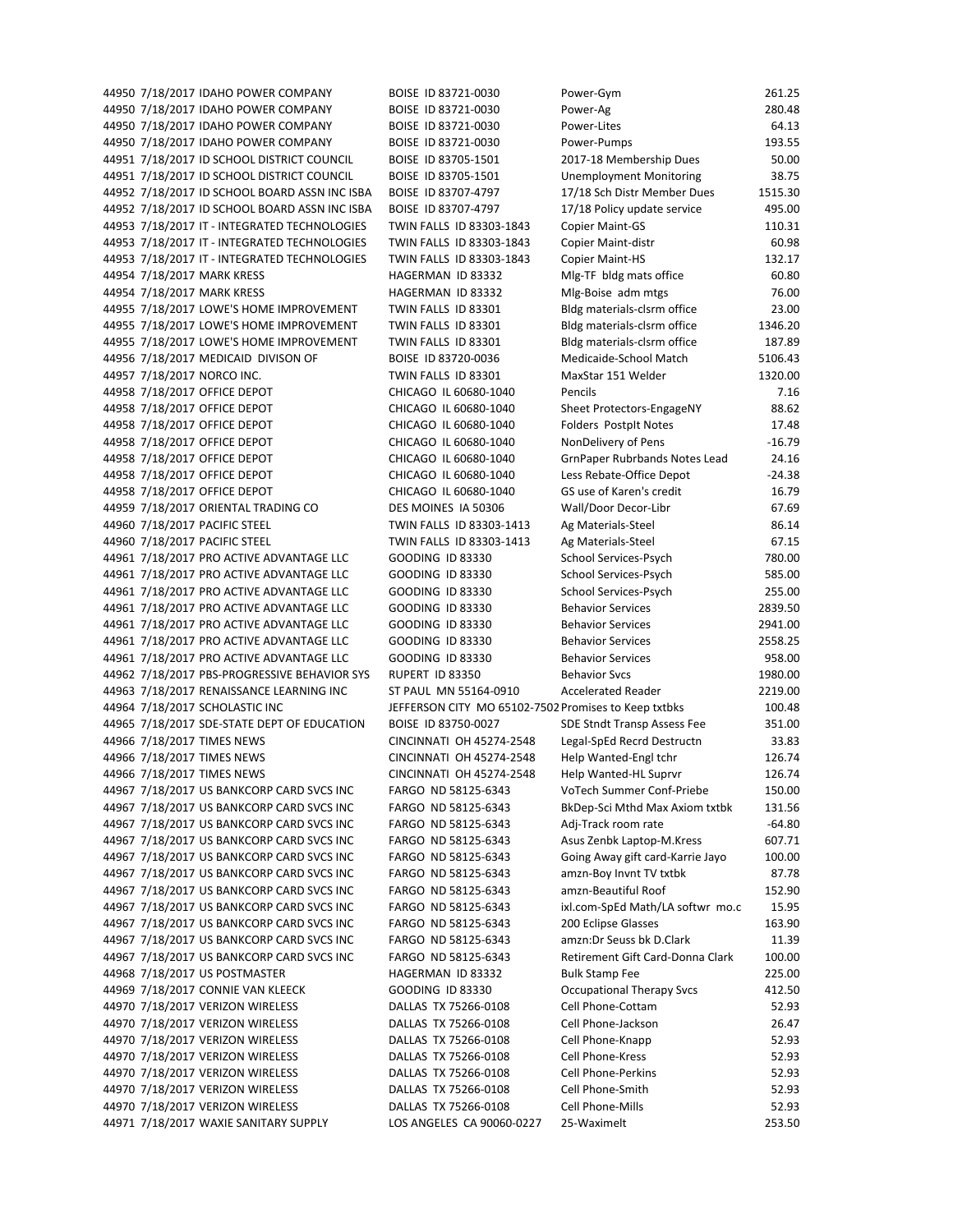|           |      | 44971 7/18/2017 WAXIE SANITARY SUPPLY                                   | LOS ANGELES CA 90060-0227 | Hepa Exhaust                     | 29.75        |       |
|-----------|------|-------------------------------------------------------------------------|---------------------------|----------------------------------|--------------|-------|
|           |      | 44971 7/18/2017 WAXIE SANITARY SUPPLY                                   | LOS ANGELES CA 90060-0227 | 2-Dry Mop Pads-Flr Finish        | 51.83        |       |
|           |      | 44971 7/18/2017 WAXIE SANITARY SUPPLY                                   | LOS ANGELES CA 90060-0227 | 25-roll towel bath tissue        | 2493.75      |       |
|           |      | 44971 7/18/2017 WAXIE SANITARY SUPPLY                                   | LOS ANGELES CA 90060-0227 | 8-Waxie Non-Acid Cleaner         | 274.00       |       |
|           |      | 44971 7/18/2017 WAXIE SANITARY SUPPLY                                   | LOS ANGELES CA 90060-0227 | Pro Coth Filter Bag              | 31.22        |       |
|           |      | 44971 7/18/2017 WAXIE SANITARY SUPPLY                                   | LOS ANGELES CA 90060-0227 | 1-Seat Covers                    | 66.54        |       |
|           |      | 44971 7/18/2017 WAXIE SANITARY SUPPLY                                   | LOS ANGELES CA 90060-0227 | Wand Replacement Ring            | 6.89         |       |
|           |      | 44971 7/18/2017 WAXIE SANITARY SUPPLY                                   | LOS ANGELES CA 90060-0227 | Janitorial Cart w/Vinyl Bag      | 71.11        |       |
|           |      | 44971 7/18/2017 WAXIE SANITARY SUPPLY                                   | LOS ANGELES CA 90060-0227 | 4-18" blue core flr coater       | 51.52        |       |
|           |      | 44971 7/18/2017 WAXIE SANITARY SUPPLY                                   | LOS ANGELES CA 90060-0227 | 14-Floor Finish                  | 1849.26      |       |
|           |      | 44971 7/18/2017 WAXIE SANITARY SUPPLY                                   | LOS ANGELES CA 90060-0227 | 2-Ultra Sport Flr coating        | 992.36       |       |
|           |      | 44971 7/18/2017 WAXIE SANITARY SUPPLY                                   | LOS ANGELES CA 90060-0227 | Waxie SG Floor Finish            | 552.65       |       |
|           |      | 44971 7/18/2017 WAXIE SANITARY SUPPLY                                   | LOS ANGELES CA 90060-0227 | 25-kleenline                     |              |       |
|           |      |                                                                         |                           |                                  | 1239.25      |       |
|           |      | 44971 7/18/2017 WAXIE SANITARY SUPPLY                                   | LOS ANGELES CA 90060-0227 | 2-Mop handles floor finish       | 49.86        |       |
|           |      | 44971 7/18/2017 WAXIE SANITARY SUPPLY                                   | LOS ANGELES CA 90060-0227 | 15-Hard Surface Cleaner          | 464.85       |       |
|           |      | 44971 7/18/2017 WAXIE SANITARY SUPPLY                                   | LOS ANGELES CA 90060-0227 | Pro On/Off Switch                | 16.61        |       |
|           |      | 44971 7/18/2017 WAXIE SANITARY SUPPLY                                   | LOS ANGELES CA 90060-0227 | 1-3M Easy Shine                  | 132.34       |       |
|           |      | 44971 7/18/2017 WAXIE SANITARY SUPPLY                                   | LOS ANGELES CA 90060-0227 | 1-Purell Surface Sanitizer       | 72.50        |       |
|           |      | 44971 7/18/2017 WAXIE SANITARY SUPPLY                                   | LOS ANGELES CA 90060-0227 | 10-Purell Hand Sanitizer         | 451.30       |       |
|           |      | 44971 7/18/2017 WAXIE SANITARY SUPPLY                                   | LOS ANGELES CA 90060-0227 | 4-Gloves/Disinfectant-flr finish | 198.13       |       |
|           |      | 44971 7/18/2017 WAXIE SANITARY SUPPLY                                   | LOS ANGELES CA 90060-0227 | 2-GP Forward                     | 116.96       |       |
|           |      | 44971 7/18/2017 WAXIE SANITARY SUPPLY                                   | LOS ANGELES CA 90060-0227 | Proteam Micro soap               | 1026.21      |       |
|           |      | 44971 7/18/2017 WAXIE SANITARY SUPPLY                                   | LOS ANGELES CA 90060-0227 | 4-Sprayers                       | 6.60         |       |
|           |      | 44971 7/18/2017 WAXIE SANITARY SUPPLY                                   | LOS ANGELES CA 90060-0227 | 1-Floor Conditioner              | 77.43        |       |
|           |      | 44971 7/18/2017 WAXIE SANITARY SUPPLY                                   | LOS ANGELES CA 90060-0227 | 3-Carpet Extraction              | 319.65       |       |
|           |      | 44972 7/18/2017 WWS-WESTERN WASTE SERVICES                              | JEROME ID 83338           | Trash Pickup-June 17             | 215.70       |       |
|           |      | 44973 7/18/2017 COLLEGE OF SO IDAHO FOUNDATION TWIN FALLS ID 83303-1238 |                           | 16/17 Wetzel-Maria Gomez         | 3000.00      |       |
|           |      | 44973 7/18/2017 COLLEGE OF SO IDAHO FOUNDATION TWIN FALLS ID 83303-1238 |                           | 16/17 Wetzel-Rosalva Marez       | 3000.00      |       |
|           |      | 44973 7/18/2017 COLLEGE OF SO IDAHO FOUNDATION TWIN FALLS ID 83303-1238 |                           | 16/17 Wetzel-Mackenzie Crist     | 1500.00      |       |
|           |      | 44973 7/18/2017 COLLEGE OF SO IDAHO FOUNDATION TWIN FALLS ID 83303-1238 |                           | 16/17 Wetzel-Bryce Cottam        | 1500.00      |       |
|           |      | 44973 7/18/2017 COLLEGE OF SO IDAHO FOUNDATION TWIN FALLS ID 83303-1238 |                           | 16/17 Wetzel-Natalie Firth       | 1500.00      |       |
|           |      | 44973 7/18/2017 COLLEGE OF SO IDAHO FOUNDATION TWIN FALLS ID 83303-1238 |                           | 16/17 Wetzel-Daniel Lauritzen    | 1000.00      |       |
|           |      | 44974 7/18/2017 UTAH STATE UNIVERSITY                                   | LOGAN UT 84322-0160       | 16/17 Wetzel-Cole Kress          | 1500.00      |       |
|           |      | 44975 7/18/2017 UTAH STATE UNIVERSITY                                   | LOGAN UT 84322-0160       | 17 Madarieta-Cameron Locklar     | 2500.00      |       |
|           |      | 44976 7/18/2017 NORTHWEST COLLEGE                                       | POWELL WY 82435           | 17Wetzel-Samantha McCrorey       | 3000.00      |       |
|           |      | 44977 7/18/2017 ZIGGY EXPRESS HAGERMAN                                  | <b>BLISS ID 83314</b>     | Fuel-Edger                       | 12.46        |       |
|           |      | 44977 7/18/2017 ZIGGY EXPRESS HAGERMAN                                  | <b>BLISS ID 83314</b>     | Fuel-mower (steve)               | 21.96        |       |
|           |      | 44977 7/18/2017 ZIGGY EXPRESS HAGERMAN                                  | <b>BLISS ID 83314</b>     | Fuel-FFA (church bus/Knapp)      | 71.14        |       |
|           |      | 44977 7/18/2017 ZIGGY EXPRESS HAGERMAN                                  | <b>BLISS ID 83314</b>     | Fuel-Track (Church Bus)          | 41.00        |       |
|           |      | 44977 7/18/2017 ZIGGY EXPRESS HAGERMAN                                  | <b>BLISS ID 83314</b>     | Fuel-Track (Church Bus)          | 40.00        |       |
|           |      | 44977 7/18/2017 ZIGGY EXPRESS HAGERMAN                                  | <b>BLISS ID 83314</b>     | Fuel-Golf (Church Bus)           | 40.00        |       |
|           |      | 44977 7/18/2017 ZIGGY EXPRESS HAGERMAN                                  | <b>BLISS ID 83314</b>     | Fuel-Mower                       | 28.08        |       |
|           |      | 44977 7/18/2017 ZIGGY EXPRESS HAGERMAN                                  | <b>BLISS ID 83314</b>     | Fuel-mower (steve)               | 22.98        |       |
|           |      | 44977 7/18/2017 ZIGGY EXPRESS HAGERMAN                                  | <b>BLISS ID 83314</b>     | Fuel-Track (Church Bus)          | 20.00        |       |
|           |      |                                                                         |                           |                                  |              |       |
|           |      | 44978 7/28/2017 US BANK TRUST NA (BOND)                                 | ST PAUL MN 55170-9705     | Interest pmt-7/31/17             | 7962.50      |       |
|           |      | 44978 7/28/2017 US BANK TRUST NA (BOND)                                 | ST PAUL MN 55170-9705     | Principal pmt-7/31/17            | 240000.00    |       |
|           |      |                                                                         |                           |                                  |              |       |
| Check#    | Date | Name                                                                    | GrossPay                  | City                             | State<br>Zip |       |
| drct-dpst |      | 7/20/2017 ARREAGA VICTOR                                                |                           | 4048.58 HAGERMAN                 | ID           | 83332 |
|           |      | drct-dpst 7/20/2017 ARRIAGA LYNN                                        |                           | 2926.41 HAGERMAN                 | ID           | 83332 |
|           |      | drct-dpst 7/20/2017 BOLDUC CHRISTINA J                                  |                           | 2050.12 HAGERMAN                 | ID           | 83332 |
|           |      | drct-dpst 7/20/2017 BROOKS SAMANTHA J                                   |                           | 2854.16 HAGERMAN                 | ID           | 83332 |
|           |      | drct-dpst 7/20/2017 CHAPMAN TERESA L                                    |                           | 1162.5 HAGERMAN                  | ID           | 83332 |
|           |      | drct-dpst 7/20/2017 CLARK DONNA K                                       |                           | 3998.58 HAGERMAN                 | ID           | 83332 |
|           |      | drct-dpst 7/20/2017 CLARK ERIN D                                        |                           | 1305.58 HAGERMAN                 | ID           | 83332 |
|           |      | drct-dpst 7/20/2017 CORBRIDGE ARLYNDA R                                 |                           | 692.05 HAGERMAN                  | ID           | 83332 |
|           |      | drct-dpst 7/20/2017 COTTAM MATTHEW S                                    |                           | 5968.48 HAGERMAN                 | ID           | 83332 |
|           |      | drct-dpst 7/20/2017 DAARUD SHERMA K                                     |                           | 4133.5 HAGERMAN                  | ID           | 83332 |
|           |      | drct-dpst 7/20/2017 DAVIS ELAINE                                        |                           | 1463 HAGERMAN                    | ID           | 83332 |
|           |      | drct-dpst 7/20/2017 FUNKHOUSER LONNIE                                   |                           | 3492.75 HAGERMAN                 | ID           | 83332 |
|           |      | drct-dpst 7/20/2017 GIBSON JENNIE L                                     |                           | 4133.5 HAGERMAN                  | ID           | 83332 |
|           |      | drct-dpst 7/20/2017 HAUSER HENRY J                                      |                           | 2825.08 HAGERMAN                 | ID           | 83332 |
|           |      | drct-dpst 7/20/2017 HOFFMANN KAREN B                                    |                           | 1287.81 HAGERMAN                 | ID           | 83332 |
|           |      |                                                                         |                           |                                  |              |       |